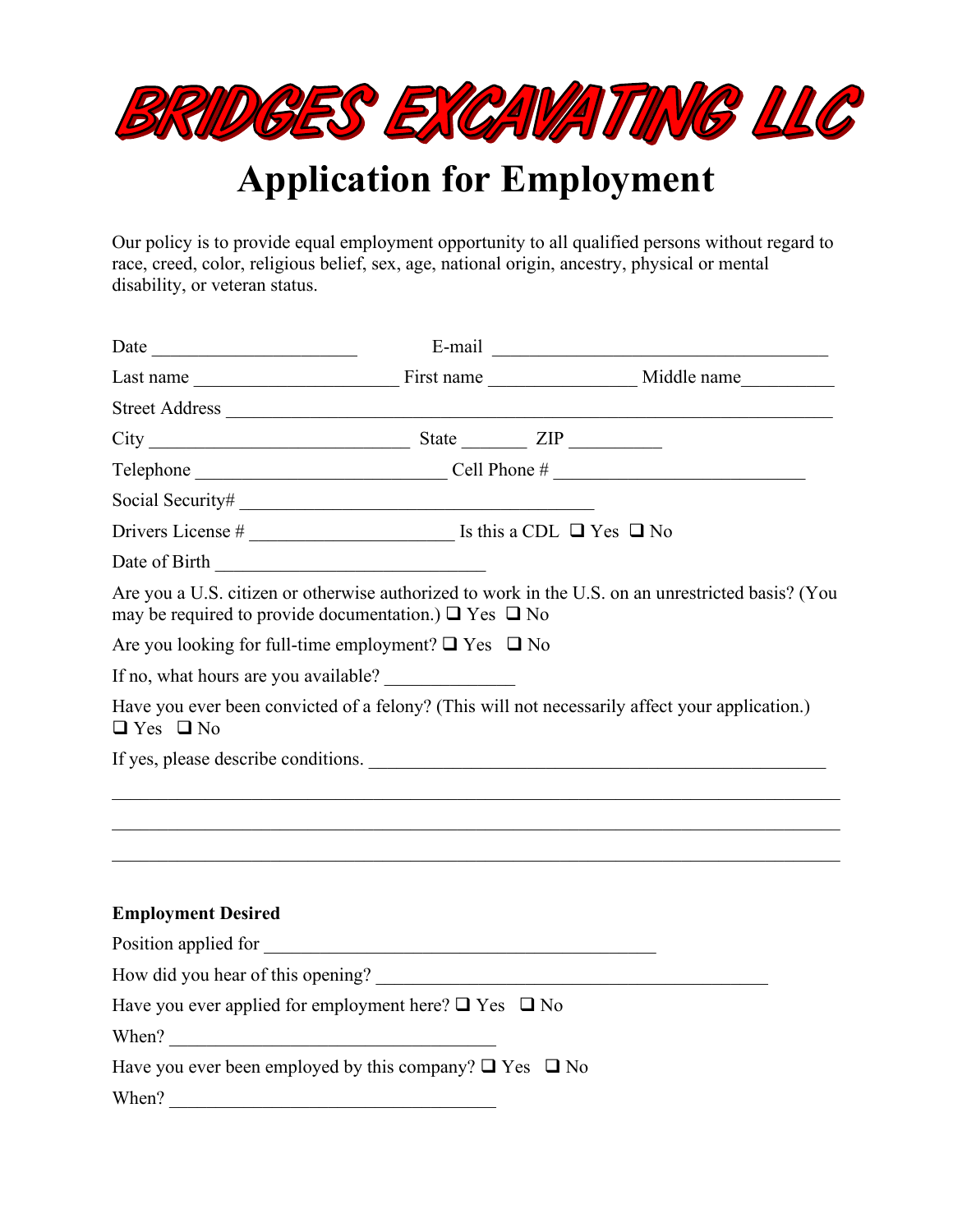| Are you presently employed? $\Box$ Yes $\Box$ No |  |  |  |  |  |
|--------------------------------------------------|--|--|--|--|--|
|--------------------------------------------------|--|--|--|--|--|

|                                                                        | Are you available for full-time work? $\square$ Yes $\square$ No Are you available for part-time work? $\square$ Yes $\square$ No |
|------------------------------------------------------------------------|-----------------------------------------------------------------------------------------------------------------------------------|
| Are you available to work overtime and Saturdays? $\Box$ Yes $\Box$ No |                                                                                                                                   |

| Date you can start |  |
|--------------------|--|
| Desired position   |  |

Desired starting wage\_\_\_\_\_\_\_\_\_\_\_\_\_\_\_\_\_\_\_\_\_\_\_\_\_\_\_\_\_\_\_\_\_\_\_\_\_\_\_\_\_\_\_\_\_\_\_\_\_\_\_\_\_\_\_\_\_\_\_

## **Education**

| School Name and Location | Year Major | Degree |
|--------------------------|------------|--------|
| High School              |            |        |
| College                  |            |        |
| Other Training           |            |        |

In addition to your work history, are there are other skills, qualifications, or experience that we should consider?

\_\_\_\_\_\_\_\_\_\_\_\_\_\_\_\_\_\_\_\_\_\_\_\_\_\_\_\_\_\_\_\_\_\_\_\_\_\_\_\_\_\_\_\_\_\_\_\_\_\_\_\_\_\_\_\_\_\_\_\_\_\_\_\_\_\_\_\_\_\_\_\_\_\_\_\_\_\_  $\mathcal{L}_\mathcal{L} = \mathcal{L}_\mathcal{L} = \mathcal{L}_\mathcal{L} = \mathcal{L}_\mathcal{L} = \mathcal{L}_\mathcal{L} = \mathcal{L}_\mathcal{L} = \mathcal{L}_\mathcal{L} = \mathcal{L}_\mathcal{L} = \mathcal{L}_\mathcal{L} = \mathcal{L}_\mathcal{L} = \mathcal{L}_\mathcal{L} = \mathcal{L}_\mathcal{L} = \mathcal{L}_\mathcal{L} = \mathcal{L}_\mathcal{L} = \mathcal{L}_\mathcal{L} = \mathcal{L}_\mathcal{L} = \mathcal{L}_\mathcal{L}$ 

\_\_\_\_\_\_\_\_\_\_\_\_\_\_\_\_\_\_\_\_\_\_\_\_\_\_\_\_\_\_\_\_\_\_\_\_\_\_\_\_\_\_\_\_\_\_\_\_\_\_\_\_\_\_\_\_\_\_\_\_\_\_\_\_\_\_\_\_\_\_\_\_\_\_\_\_\_\_

Please list any scholastic honors received and offices held in school.

| Are you planning to continue your studies? $\Box$ Yes $\Box$ No        |  |                                        |  |
|------------------------------------------------------------------------|--|----------------------------------------|--|
| If yes, where and what courses of study?                               |  |                                        |  |
| <b>Experience</b>                                                      |  |                                        |  |
| Have you ever run an excavator? $\Box$ Yes $\Box$ No What Make & Model |  |                                        |  |
| Have you ever run a skid steer? $\Box$ Yes $\Box$ No What Make & Model |  |                                        |  |
| Have you ever run a dozer?                                             |  | $\Box$ Yes $\Box$ No What Make & Model |  |
| Have you driven a dump truck? $\Box$ Yes $\Box$ No What Make & Model   |  |                                        |  |
| Have you ever plowed snow? $\Box$ Yes $\Box$ No What Make & Model      |  |                                        |  |
| Have you ever used a laser to check grade before? $\Box$ Yes $\Box$ No |  |                                        |  |
| Have you ever installed pipe before? $\Box$ Yes $\Box$ No              |  |                                        |  |
| If yes, where and what types?                                          |  |                                        |  |
|                                                                        |  |                                        |  |

\_\_\_\_\_\_\_\_\_\_\_\_\_\_\_\_\_\_\_\_\_\_\_\_\_\_\_\_\_\_\_\_\_\_\_\_\_\_\_\_\_\_\_\_\_\_\_\_\_\_\_\_\_\_\_\_\_\_\_\_\_\_\_\_\_\_\_\_\_\_\_\_\_\_\_\_\_\_ \_\_\_\_\_\_\_\_\_\_\_\_\_\_\_\_\_\_\_\_\_\_\_\_\_\_\_\_\_\_\_\_\_\_\_\_\_\_\_\_\_\_\_\_\_\_\_\_\_\_\_\_\_\_\_\_\_\_\_\_\_\_\_\_\_\_\_\_\_\_\_\_\_\_\_\_\_\_

 $\mathcal{L}_\mathcal{L} = \mathcal{L}_\mathcal{L} = \mathcal{L}_\mathcal{L} = \mathcal{L}_\mathcal{L} = \mathcal{L}_\mathcal{L} = \mathcal{L}_\mathcal{L} = \mathcal{L}_\mathcal{L} = \mathcal{L}_\mathcal{L} = \mathcal{L}_\mathcal{L} = \mathcal{L}_\mathcal{L} = \mathcal{L}_\mathcal{L} = \mathcal{L}_\mathcal{L} = \mathcal{L}_\mathcal{L} = \mathcal{L}_\mathcal{L} = \mathcal{L}_\mathcal{L} = \mathcal{L}_\mathcal{L} = \mathcal{L}_\mathcal{L}$ 

Can you back up a truck and trailer?  $\Box$  Yes  $\Box$  No

List any violations and or endorsements you have on your driver's license.

List all equipment and vehicles you have operated or driven.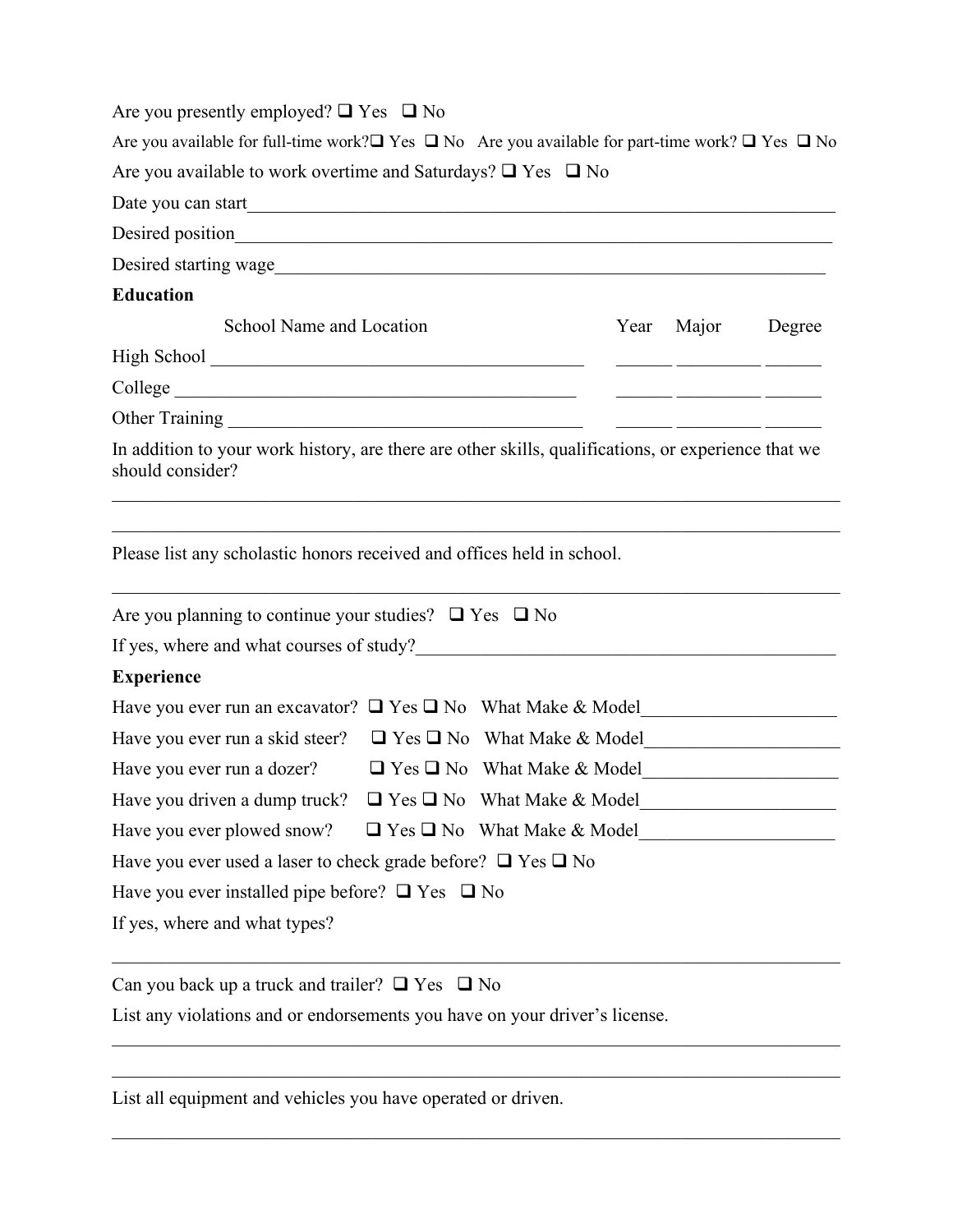| <b>Employment History</b> |  |
|---------------------------|--|
|---------------------------|--|

(Start with most recent employer)

|                                      | Company Name       |                                                                                                                                                                                                                                |
|--------------------------------------|--------------------|--------------------------------------------------------------------------------------------------------------------------------------------------------------------------------------------------------------------------------|
|                                      |                    |                                                                                                                                                                                                                                |
|                                      |                    |                                                                                                                                                                                                                                |
|                                      |                    |                                                                                                                                                                                                                                |
|                                      | Name of Supervisor |                                                                                                                                                                                                                                |
| May we contact? $\Box$ Yes $\Box$ No |                    |                                                                                                                                                                                                                                |
|                                      |                    | Responsibilities expression of the contract of the contract of the contract of the contract of the contract of the contract of the contract of the contract of the contract of the contract of the contract of the contract of |
|                                      |                    |                                                                                                                                                                                                                                |
|                                      | Company Name       |                                                                                                                                                                                                                                |
|                                      |                    |                                                                                                                                                                                                                                |
|                                      |                    | Date Started __________________ Starting Wage ___________________ Starting Position ________________                                                                                                                           |
|                                      |                    |                                                                                                                                                                                                                                |
|                                      | Name of Supervisor |                                                                                                                                                                                                                                |
| May we contact? $\Box$ Yes $\Box$ No |                    |                                                                                                                                                                                                                                |
|                                      |                    | Responsibilities                                                                                                                                                                                                               |
|                                      |                    |                                                                                                                                                                                                                                |
| References                           |                    |                                                                                                                                                                                                                                |
|                                      |                    | List three personal references, not related to you, who have known you for more than one year.                                                                                                                                 |
|                                      |                    |                                                                                                                                                                                                                                |
|                                      |                    |                                                                                                                                                                                                                                |
|                                      |                    |                                                                                                                                                                                                                                |
|                                      |                    |                                                                                                                                                                                                                                |
|                                      |                    |                                                                                                                                                                                                                                |

Address